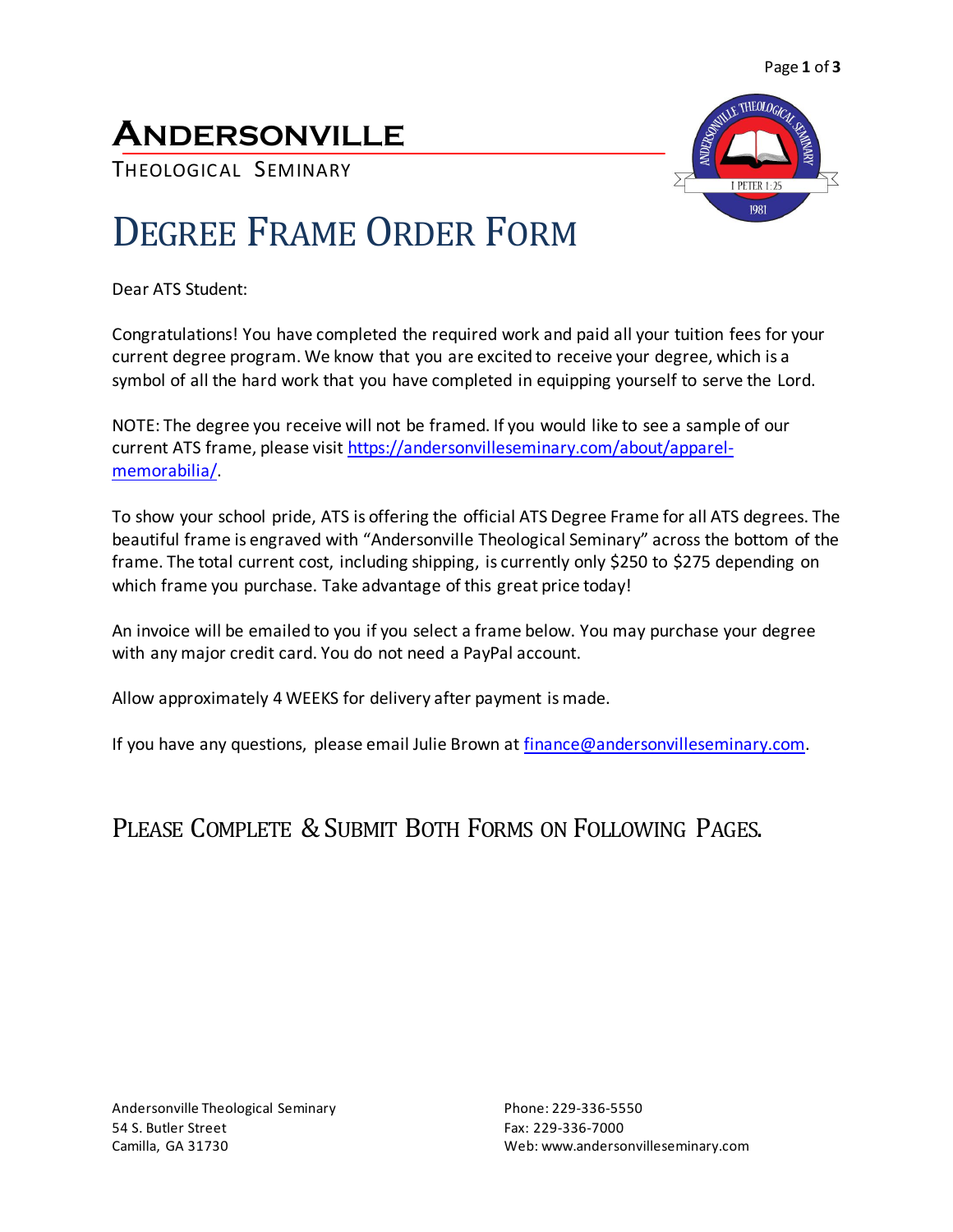# Official ATS Degree Frames

You may order an Official Andersonville Degree Frame with or without Honors Medallion Slot. The degree frame may be ordered with a red, black, or blue mat. Please select the Official Frame you desire on the following page. You will receive a separate invoice for your Official Frame via the Email you listed below. Remember, degrees and honors medallions do not come with the frame. You must order the frame separately.

#### IMPORTANT NOTE:

Extra fees for mailing to Alaska and Hawaii. (Shipping & Handling Fees Extra). No frames will be shipped out of the U.S.

### Official ATS Degree Frame Order Information

Printed Student Name: **Printed Student Name**:

**Student Signature (REQUIRED)**:\_\_\_\_\_\_\_\_\_\_\_\_\_\_\_\_\_\_\_\_\_\_\_\_\_\_\_\_\_\_\_\_\_\_\_\_\_\_\_\_\_\_\_\_\_\_\_\_\_\_\_\_\_\_\_\_\_\_\_\_\_\_\_\_\_\_\_\_\_\_\_\_\_\_

**Exact Address to which Frame is to be Shipped:**(No P.O. Boxes / No Overseas Addresses)

Current Email Address: \_\_\_\_\_\_\_\_\_\_\_\_\_\_\_\_\_\_\_\_\_\_\_\_\_\_\_\_\_\_\_\_\_\_\_\_\_\_\_\_\_\_\_\_\_\_\_\_\_\_\_\_\_\_\_\_\_\_\_\_\_\_\_\_\_\_

\_\_\_\_\_\_\_\_\_\_\_\_\_\_\_\_\_\_\_\_\_\_\_\_\_\_\_\_\_\_\_\_\_\_\_\_\_\_\_\_\_\_\_\_\_\_\_\_\_\_\_\_\_\_\_\_\_\_\_\_\_\_\_\_\_\_\_\_\_\_\_\_\_\_\_\_\_\_\_\_\_\_\_\_\_

\_\_\_\_\_\_\_\_\_\_\_\_\_\_\_\_\_\_\_\_\_\_\_\_\_\_\_\_\_\_\_\_\_\_\_\_\_\_\_\_\_\_\_\_\_\_\_\_\_\_\_\_\_\_\_\_\_\_\_\_\_\_\_\_\_\_\_\_\_\_\_\_\_\_\_\_\_\_\_\_\_\_\_\_\_

\_\_\_\_\_\_\_\_\_\_\_\_\_\_\_\_\_\_\_\_\_\_\_\_\_\_\_\_\_\_\_\_\_\_\_\_\_\_\_\_\_\_\_\_\_\_\_\_\_\_\_\_\_\_\_\_\_\_\_\_\_\_\_\_\_\_\_\_\_\_\_\_\_\_\_\_\_\_\_\_\_\_\_\_\_

Current Phone Number: \_\_\_\_\_\_\_\_\_\_\_\_\_\_\_\_\_\_\_\_\_\_\_\_\_\_\_\_\_\_\_\_\_\_\_\_\_\_\_\_\_\_\_\_\_\_\_\_\_\_\_\_\_\_\_\_\_\_\_\_\_\_\_\_\_

See Frame Order Form on Next Page.

Andersonville Theological Seminary **Phone: 229-336-5550** 54 S. Butler Street Fax: 229-336-7000